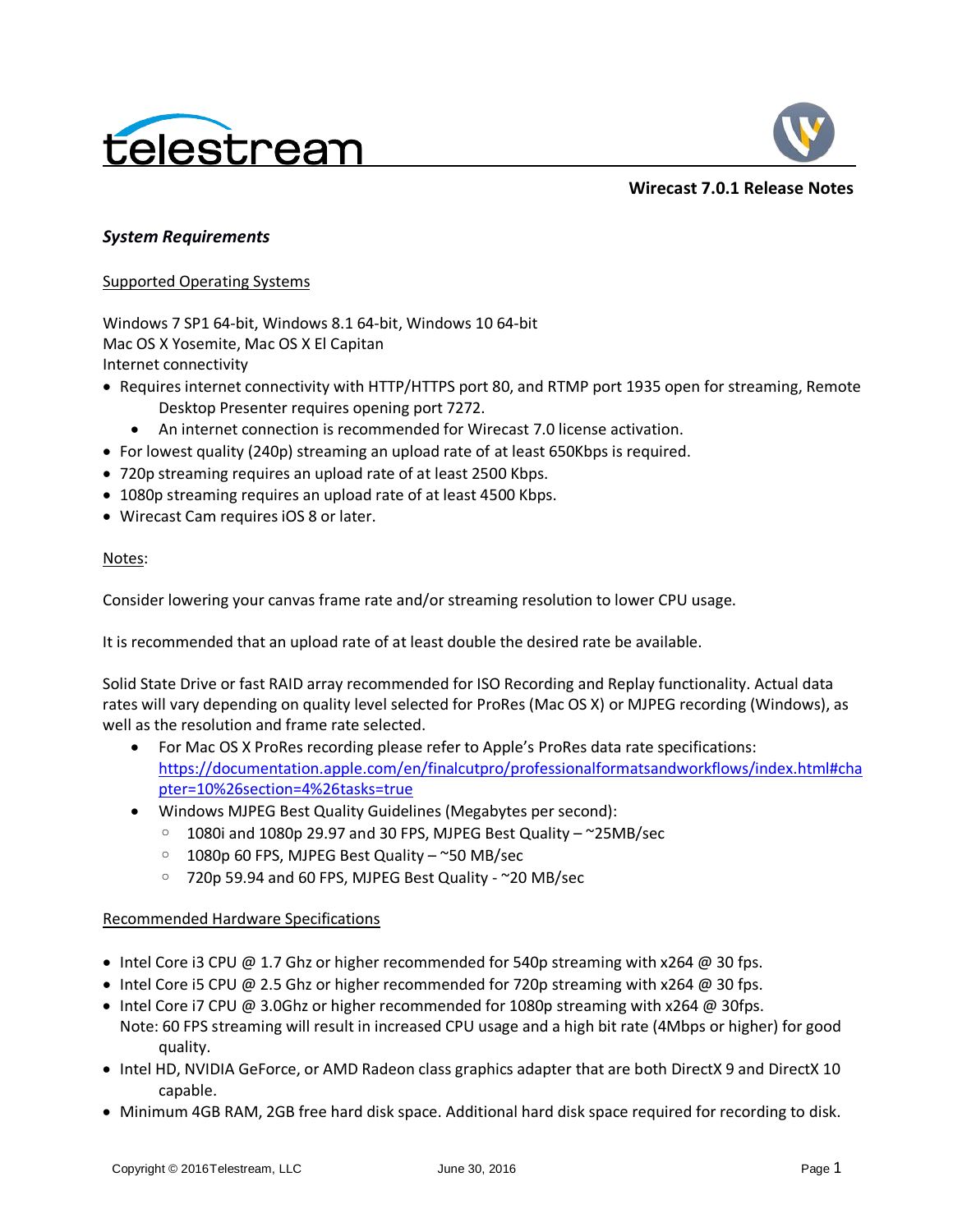## Hardware accelerated encoding requirements

- Intel Quick Sync Video encoding requires an Intel CPU with an Intel® QuickSync Video core. [List of Intel](http://ark.intel.com/search/advanced?QuickSyncVideo=true&MarketSegment=DT)  [CPUs supporting QuickSync](http://ark.intel.com/search/advanced?QuickSyncVideo=true&MarketSegment=DT)  $\rightarrow$
- NVIDIA NVENC encoding requires an nvidia GPU with Kepler architecture or newer. [NVIDIA only maintains](https://developer.nvidia.com/nvidia-video-codec-sdk#gpulist)  [a general list of supported GPUs](https://developer.nvidia.com/nvidia-video-codec-sdk#gpulist)  $\rightarrow$
- Apple Hardware Accelerated H.264 encoding requires a Mac with an integrated Intel GPU.

*\*Please note: Wirecast 7 does not support OS X Mavericks or previous versions of OS X*

*NewBlueFX Titler Express- Wirecast 7 includes a free copy of NewBlueFX Titler Live Express with over 60 title templates for lower-thirds and overlays (Mac OS X & Windows)*

#### **Remote Desktop Presenter**

**●** Please use the Remote Desktop Presenter version 2.0.6 (Windows) and 2.0.7 (Mac) with Wirecast 7.0; available as a separate download from Telestream: www.telestream.net/dtp

# **Wirecast 7.0.1 Fixes and Enhancements**

**●** Fixed an issue with streaming to Facebook Live Pages when a Wirecast user has multiple Facebook pages that are sorted differently by Wirecast and Facebook causing the stream to go to the incorrect page. (Mac OS X & Windows)

# **Wirecast 7.0**

# **Fixes and Enhancements**

Wirecast 7.0 is a major upgrade that encompasses many new features, enhancements and bug fixes across a spectrum of issues and functionality.

- **●** New! General stability improvements and decreased CPU usage! (Mac OS X & Windows)
- **●** New! GPU accelerated H.264 encoder via Intel® Quick Sync Video, NVIDIA® NVENC and Apple® Video Toolbox H.264 (see tech specs above for specifics) (Mac OS X & Windows)
- **●** New! ISO recording from live capture sources Wirecast 7 Pro only (Mac OS X & Windows)
- **●** New! Added ability to update a single Replay Shot OR create new Replay Shots.
- **●** New! UI enhancements including Edit-In-Preview with integrated Shot Inspector (Mac OS X & Windows)
- **●** New! Playlist changed to a new tabbed interface (Mac OS X & Windows)
- **●** New! Shots inside of a Playlist now display a progress bar (Mac OS X & Windows)
- **●** New! Added Shuffle Playlist functionality (Mac OS X & Windows)
- **●** New! Added the ability to apply duration changes to all Shots within a Playlist Shot (Mac OS X & Windows)
- **●** New! Added "." and "," hotkeys for moving between Shots within a Playlist (Mac OS X & Windows)
- **●** New! Added default duration setting for Shots added to a Playlist Shot (Mac OS X & Windows)
- **●** New! Output Statistics histogram view (Mac OS X & Windows)
- **New! Global Hotkey Manager (Mac OS X & Windows)**